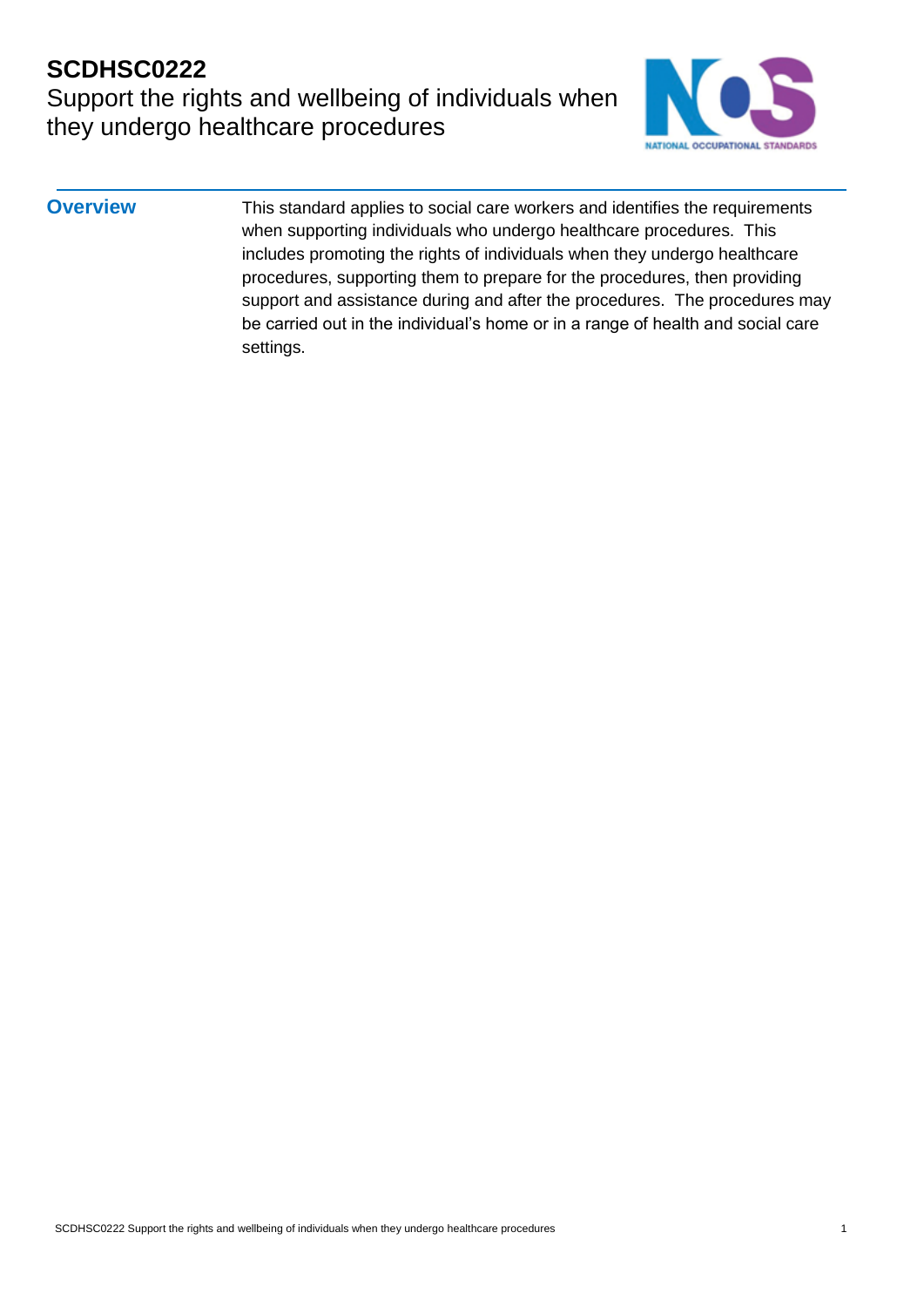| <b>Performance</b><br>criteria |                 | Support the rights of individuals in relation to healthcare procedures                                                                                                                                                            |
|--------------------------------|-----------------|-----------------------------------------------------------------------------------------------------------------------------------------------------------------------------------------------------------------------------------|
| You must be able to:           | P <sub>1</sub>  | use the individual's preferred form of communication when<br>supporting them during healthcare procedures                                                                                                                         |
|                                | P <sub>2</sub>  | confirm that the individual's consent to the healthcare procedure<br>has been established                                                                                                                                         |
|                                | P <sub>3</sub>  | ensure that details of the healthcare procedure and the individual's<br>health condition are kept private while remaining accessible to the<br>individual                                                                         |
|                                | P <sub>4</sub>  | ensure that you support the individual in ways that respect their<br>privacy, dignity, wishes and beliefs and that support their active<br>participation                                                                          |
|                                | P <sub>5</sub>  | contribute to resolving with the individual, key people and others<br>any ethical issues that may arise in relation to the procedure                                                                                              |
|                                | P <sub>6</sub>  | refer to appropriate people any issues or concerns that are beyond<br>your remit and expertise                                                                                                                                    |
|                                |                 | Support individuals to prepare for healthcare procedures                                                                                                                                                                          |
| You must be able to:           | P7              | clarify your role and the roles of others in relation to the healthcare                                                                                                                                                           |
|                                | P <sub>8</sub>  | procedure and to support for the individual<br>ensure you understand all information and documentation<br>relevant to the procedure and to the support for the individual                                                         |
|                                | P <sub>9</sub>  | support the individual to understand the procedure that is about to<br>take place                                                                                                                                                 |
|                                | P <sub>10</sub> | answer correctly any questions from the individual and key people<br>at a level and pace appropriate to their preferences and needs,<br>referring to appropriate people any questions that are beyond your<br>remit and expertise |
|                                | P11             | confirm the nature and level of support the individual requires to<br>prepare for the procedure                                                                                                                                   |
|                                | P <sub>12</sub> | wash your hands and take any other hygiene precautions required                                                                                                                                                                   |
|                                | P <sub>13</sub> | support the individual to understand the reason for any protective<br>clothing and equipment used                                                                                                                                 |
|                                | P <sub>14</sub> | support the individual to fulfil any pre-procedural instructions,<br>including any physical preparation they need to complete before<br>the procedure                                                                             |
|                                | P <sub>15</sub> | support the individual to remove and store safely any personal<br>articles which need to be removed in preparation for the procedure                                                                                              |
|                                | P <sub>16</sub> | with the individual, report on the completion of pre-procedural<br>instructions to the practitioner leading the procedure                                                                                                         |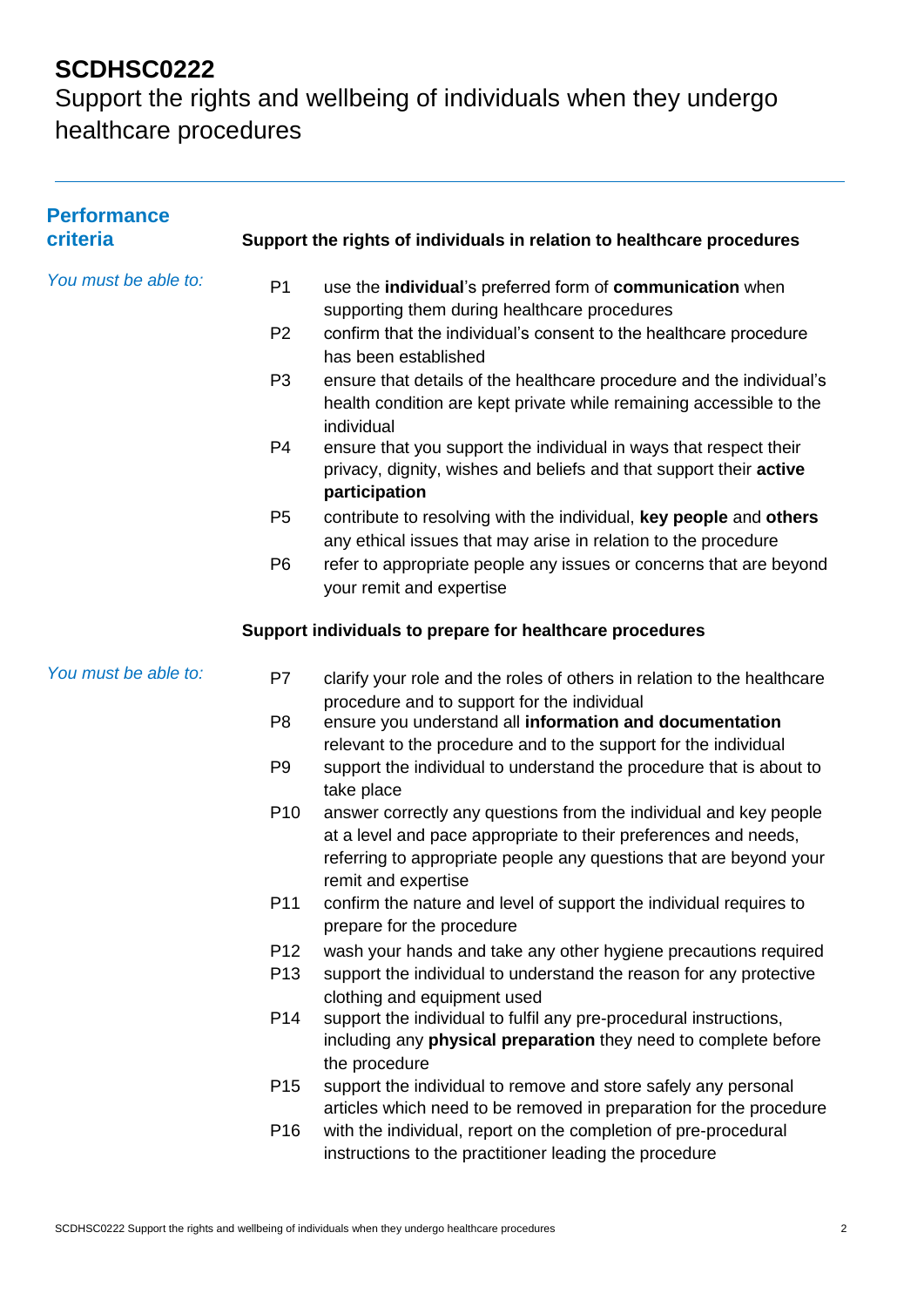|                      | P <sub>17</sub> | take prompt appropriate action in accordance with work setting<br>requirements to address any problems which occur while<br>supporting the individual to prepare     |
|----------------------|-----------------|----------------------------------------------------------------------------------------------------------------------------------------------------------------------|
|                      |                 | Support individuals during healthcare procedures                                                                                                                     |
| You must be able to: | P <sub>18</sub> | agree the nature and level of support the individual requires during<br>the procedure                                                                                |
|                      | P <sub>19</sub> | support the individual to reach the position required for the<br>procedure                                                                                           |
|                      | P <sub>20</sub> | assist the individual to stay as comfortable as possible while<br>maintaining the required position                                                                  |
|                      | P21             | encourage the individual to manage their own comfort and well-<br>being within the constraints of the procedure                                                      |
|                      | P22             | support the active participation of the individual in undertaking any<br>agreed parts of the procedure themselves                                                    |
|                      | P23             | monitor the individual throughout the procedure                                                                                                                      |
|                      | P24             | ensure that your own practice and the actions of the individual<br>maintain hygiene and other necessary health and safety<br>requirements during the procedure       |
|                      | P <sub>25</sub> | take prompt action in response to any problems which occur during<br>the procedure, in accordance with work setting requirements                                     |
|                      |                 | Support individuals after healthcare procedures                                                                                                                      |
| You must be able to: | P <sub>26</sub> | support the individual to make themselves clean, comfortable and<br>tidy once the procedure is complete                                                              |
|                      | P27             | ensure the individual has privacy, appropriate facilities and support<br>for the period of recovery                                                                  |
|                      | P28             | take prompt action in response to any problems which occur<br>following the procedure, in accordance with work setting<br>requirements                               |
|                      | P <sub>29</sub> | offer the individual and key people clear, concise and accurate<br>information about what to expect after the procedure, where this is<br>within your role and remit |
|                      | P30             | answer correctly any questions that are within your area of<br>responsibility, at a level and pace appropriate to the individual and<br>key people                   |
|                      | P31             | refer to appropriate people any questions, issues or concerns that<br>are beyond your remit and expertise                                                            |
|                      | P32             | complete records on the individual's wellbeing, the progress of the<br>procedure and your own actions, in accordance with legal and work<br>setting requirements     |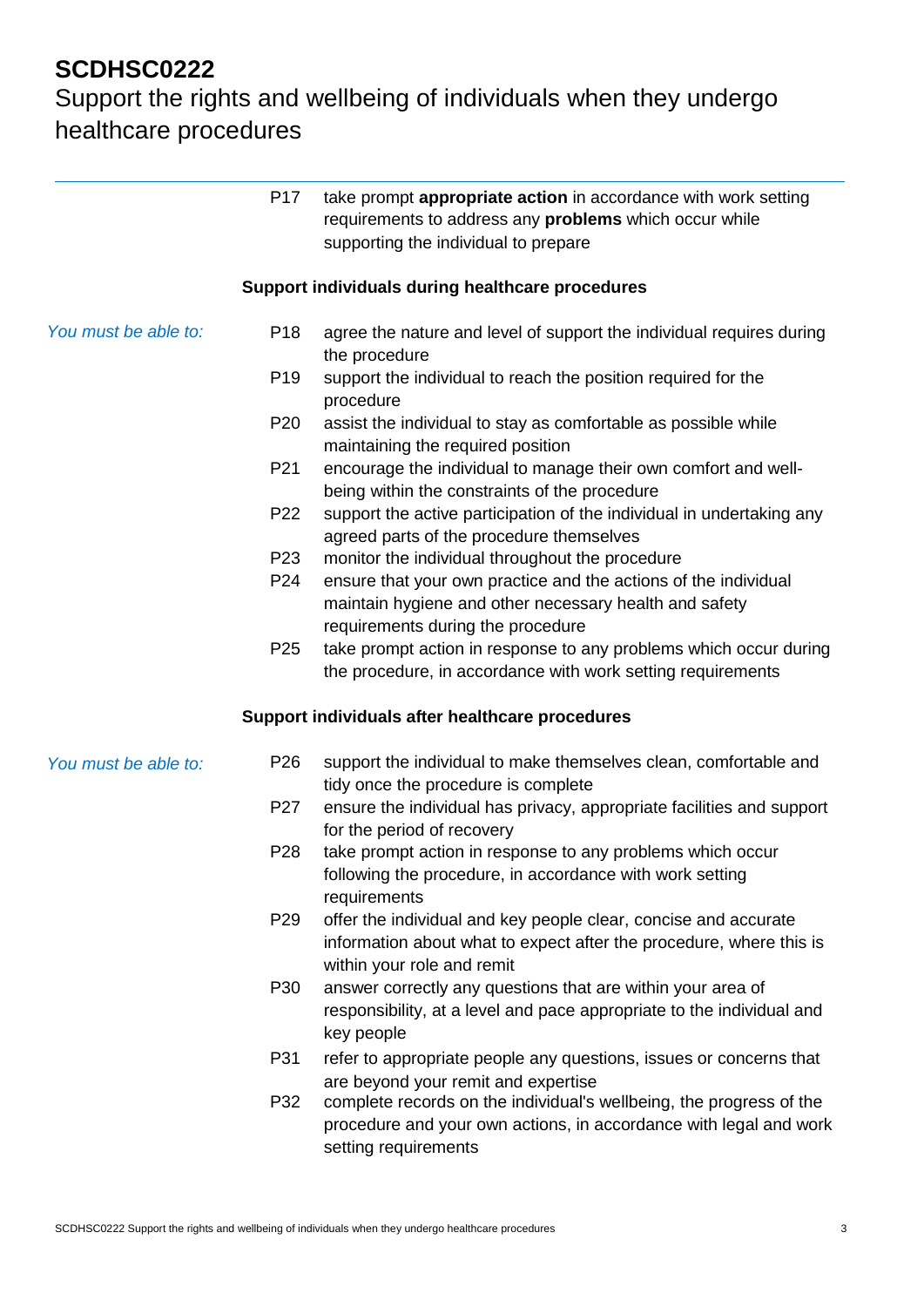| <b>Knowledge and</b><br>understanding |                 |                                                                                                                            |
|---------------------------------------|-----------------|----------------------------------------------------------------------------------------------------------------------------|
|                                       | <b>Rights</b>   |                                                                                                                            |
| You need to know and<br>understand:   | K <sub>1</sub>  | work setting requirements on equality, diversity, discrimination and<br>human rights                                       |
|                                       | K <sub>2</sub>  | your role in supporting rights, choices, wellbeing and active<br>participation                                             |
|                                       | K <sub>3</sub>  | your duty to report anything you notice people do, or anything they<br>fail to do, that could obstruct individuals' rights |
|                                       | K4              | the actions to take if you have concerns about discrimination                                                              |
|                                       | K <sub>5</sub>  | the rights that individuals have to make complaints and be<br>supported to do so                                           |
|                                       |                 | How you carry out your work                                                                                                |
| You need to know and<br>understand:   | K <sub>6</sub>  | codes of practice, standards, frameworks and guidance relevant to<br>your work and the content of this standard            |
|                                       | K7              | the main items of legislation that relate to the content of this<br>standard within your work role                         |
|                                       | K <sub>8</sub>  | your own background, experiences and beliefs that may affect the<br>way you work                                           |
|                                       | K <sub>9</sub>  | your own roles and responsibilities with their limits and boundaries                                                       |
|                                       | K <sub>10</sub> | who you must report to at work                                                                                             |
|                                       | K11             | the roles and responsibilities of other people with whom you work                                                          |
|                                       | K <sub>12</sub> | how to find out about procedures and agreed ways of working in<br>your work setting                                        |
|                                       | K <sub>13</sub> | how to make sure you follow procedures and agreed ways of<br>working                                                       |
|                                       | K <sub>14</sub> | the meaning of person centred working and the importance of<br>knowing and respecting each person as an individual         |
|                                       | K <sub>15</sub> | the prime importance of the interests and well-being of the<br>individual                                                  |
|                                       | K <sub>16</sub> | the individual's cultural and language context                                                                             |
|                                       | K <sub>17</sub> | how to work in ways that build trust with people                                                                           |
|                                       | K <sub>18</sub> | how to work in ways that support the active participation of<br>individuals in their own care and support                  |
|                                       | K <sub>19</sub> | how to work in ways that respect individuals' dignity, personal<br>beliefs and preferences                                 |
|                                       | K <sub>20</sub> | how to work in partnership with people                                                                                     |
|                                       | K <sub>21</sub> | what you should do when there are conflicts and dilemmas in your<br>work                                                   |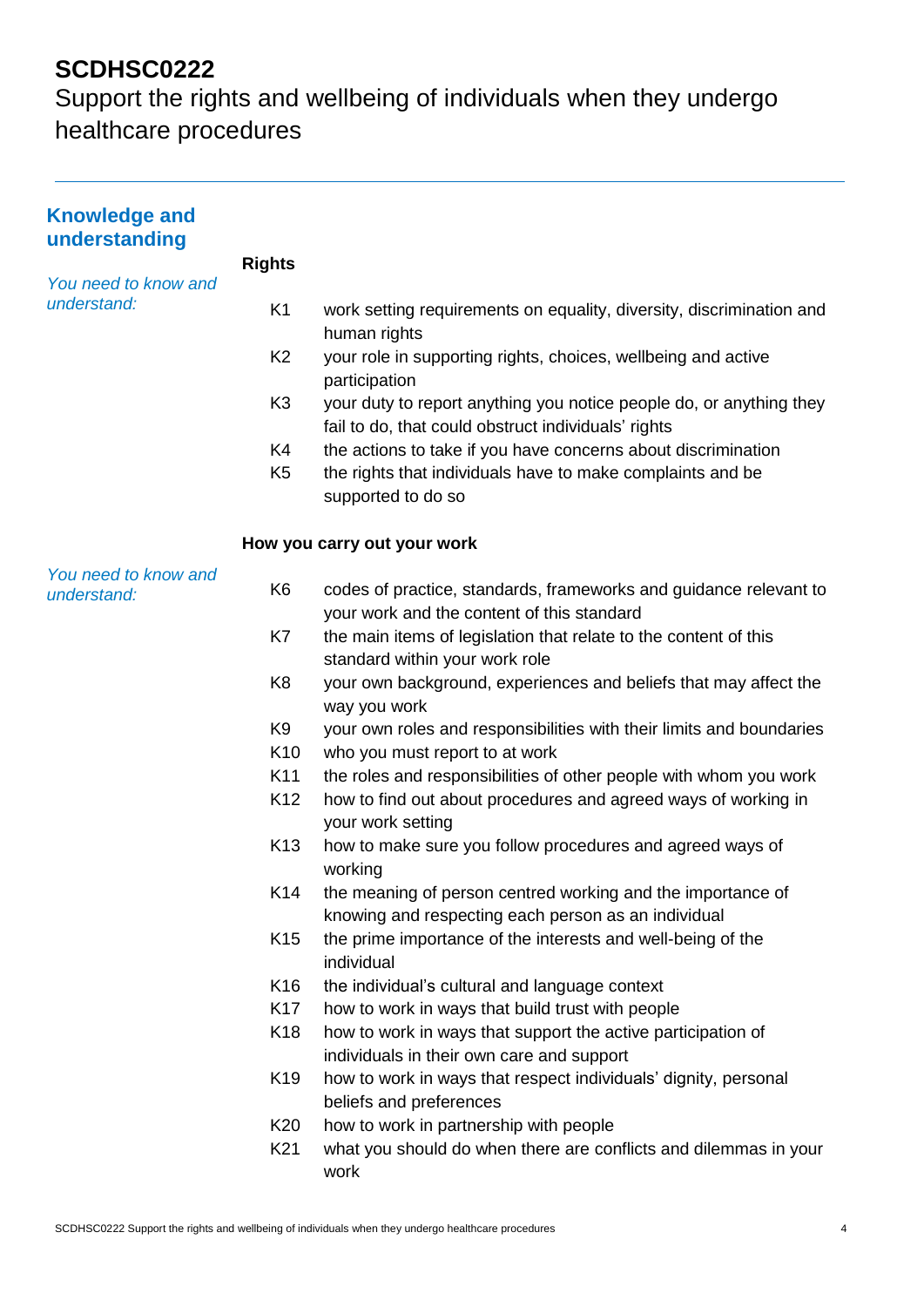|                                     | K22                    | how and when you should seek support in situations beyond your<br>experience and expertise                                 |
|-------------------------------------|------------------------|----------------------------------------------------------------------------------------------------------------------------|
|                                     |                        | <b>Theory for practice</b>                                                                                                 |
| You need to know and<br>understand: | K <sub>23</sub>        | the factors that may affect the health, wellbeing and<br>development of individuals you care for or support                |
|                                     | K24                    | how these affect individuals and how they may affect different<br>individuals differently                                  |
|                                     | K <sub>25</sub>        | the main stages of human development                                                                                       |
| You need to know and<br>understand: | <b>Communication</b>   |                                                                                                                            |
|                                     | K <sub>26</sub>        | factors that can have a positive or negative effect on the way people<br>communicate                                       |
|                                     | K27                    | different methods of communicating                                                                                         |
|                                     |                        | Personal and professional development                                                                                      |
| You need to know and<br>understand: | K28<br>K <sub>29</sub> | why it is important to reflect on how you do your work<br>how to use your reflections to improve the way you work          |
| You need to know and<br>understand: |                        | <b>Health and Safety</b>                                                                                                   |
|                                     | K30                    | your work setting policies and practices for health, safety and<br>security                                                |
|                                     | K31                    | practices that help to prevent and control infection in the context of<br>this standard in the context of this standard    |
|                                     | Safe-guarding          |                                                                                                                            |
| You need to know and<br>understand: | K32                    | the duty that everyone has to raise concerns about possible harm or<br>abuse, poor or discriminatory practices             |
|                                     | K33                    | signs and symptoms of harm or abuse                                                                                        |
|                                     | K34                    | how and when to report any concerns about abuse, poor or<br>discriminatory practice, resources or operational difficulties |
|                                     | K35                    | what to do if you have reported concerns but no action is taken to<br>address them                                         |
|                                     |                        | <b>Handling information</b>                                                                                                |
| You need to know and<br>understand: | K36                    | legal requirements, policies and procedures for the security and<br>confidentiality of information                         |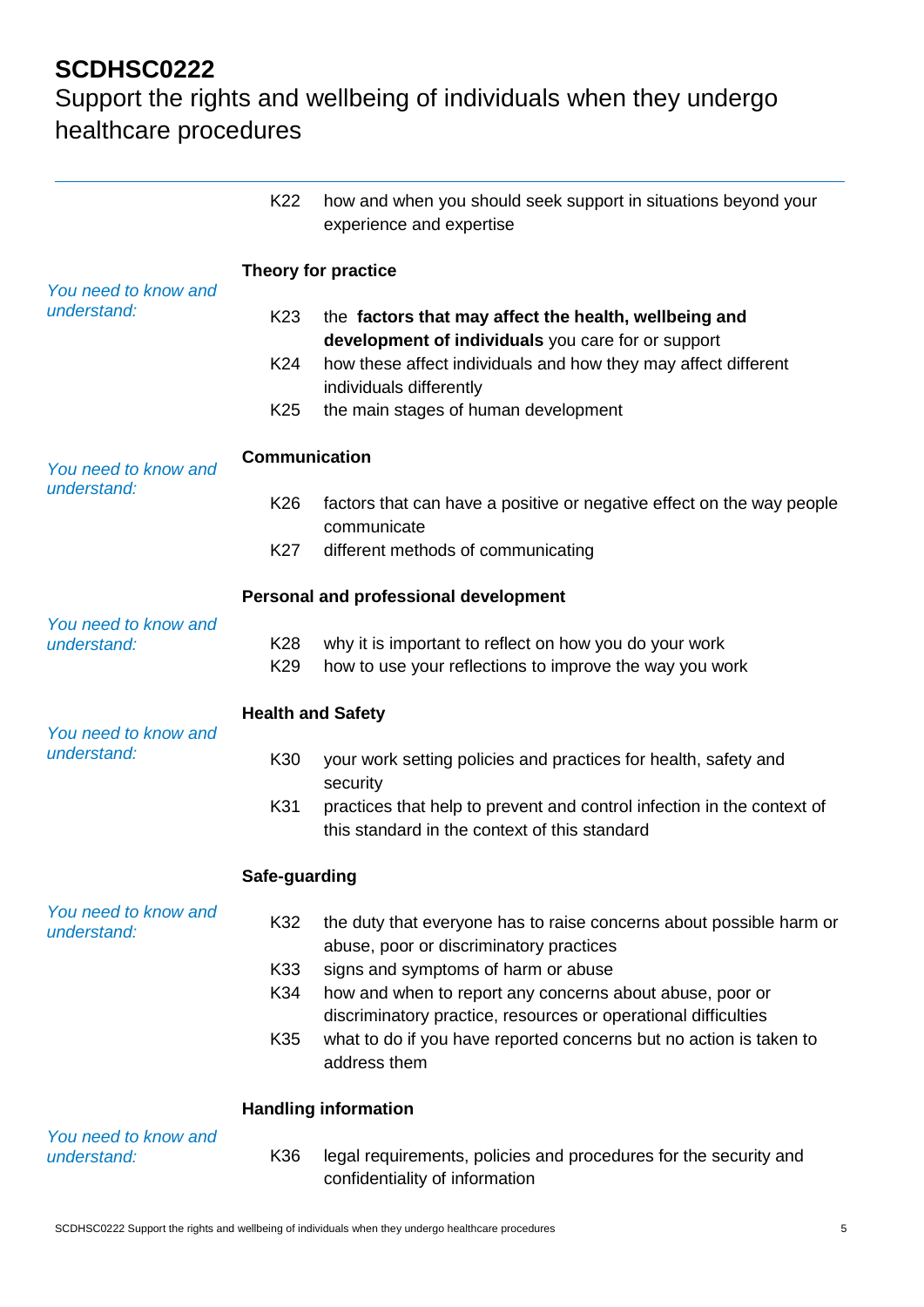|                                     | K37             | work setting requirements for recording information and producing<br>reports including the use of electronic communication                                                    |
|-------------------------------------|-----------------|-------------------------------------------------------------------------------------------------------------------------------------------------------------------------------|
|                                     | K38             | what confidentiality means                                                                                                                                                    |
|                                     | K39             | how to maintain confidentiality in your work                                                                                                                                  |
|                                     | K40             | when and how to pass on information                                                                                                                                           |
|                                     |                 |                                                                                                                                                                               |
|                                     |                 | <b>Specific to this NOS</b>                                                                                                                                                   |
| You need to know and<br>understand: | K41             | the importance of checking all relevant information and<br>documentation before beginning to support the individual                                                           |
|                                     | K42             | the anatomy of the areas of the body affected by the healthcare<br>procedure being undertaken                                                                                 |
|                                     | K43             | materials, equipment and procedures needed to prepare for the<br>healthcare procedure and to support the individual during and<br>following the healthcare procedure          |
|                                     | K44             | specific protection/precautionary measures appropriate to the<br>procedure being carried out and how they should be applied                                                   |
|                                     | K45             | why questions that are beyond your role or knowledge need to be<br>passed onto the appropriate member of the care team                                                        |
|                                     | K46             | the importance of preparing materials and equipment before you                                                                                                                |
|                                     | K47             | begin the activity<br>the types of support and assistance individuals may require before,<br>during and following the healthcare procedure                                    |
|                                     | K48             | the types of concerns and worries that individuals may have in<br>relation to healthcare procedures and appropriate ways of<br>responding to these within your role and remit |
|                                     | K49             | ways of offering verbal and non-verbal support and reassurance to<br>the individual and the importance of doing so                                                            |
|                                     | K <sub>50</sub> | why it is important to keep the individual informed about the<br>healthcare procedure and specific actions associated with it                                                 |
|                                     | K51             | why it is important to check that prescribed pre-treatment<br>instructions have been fulfilled                                                                                |
|                                     | K <sub>52</sub> | why it is important to adjust and/or remove clothing in preparation<br>for certain healthcare procedures                                                                      |
|                                     | K <sub>53</sub> | why it is important to monitor the individual's well-being during and<br>following the healthcare procedure                                                                   |
|                                     | K54             | types of pain, discomfort or anxiety which individuals may<br>experience following different procedures and the reasons for these                                             |
|                                     | K <sub>55</sub> | the importance of and reasons for post-procedural instructions                                                                                                                |
|                                     | K <sub>56</sub> | signs and symptoms of adverse reactions or contra-indications to<br>the healthcare procedure                                                                                  |
|                                     | <b>K57</b>      | signs and symptoms that indicate the involvement of other team<br>members is required                                                                                         |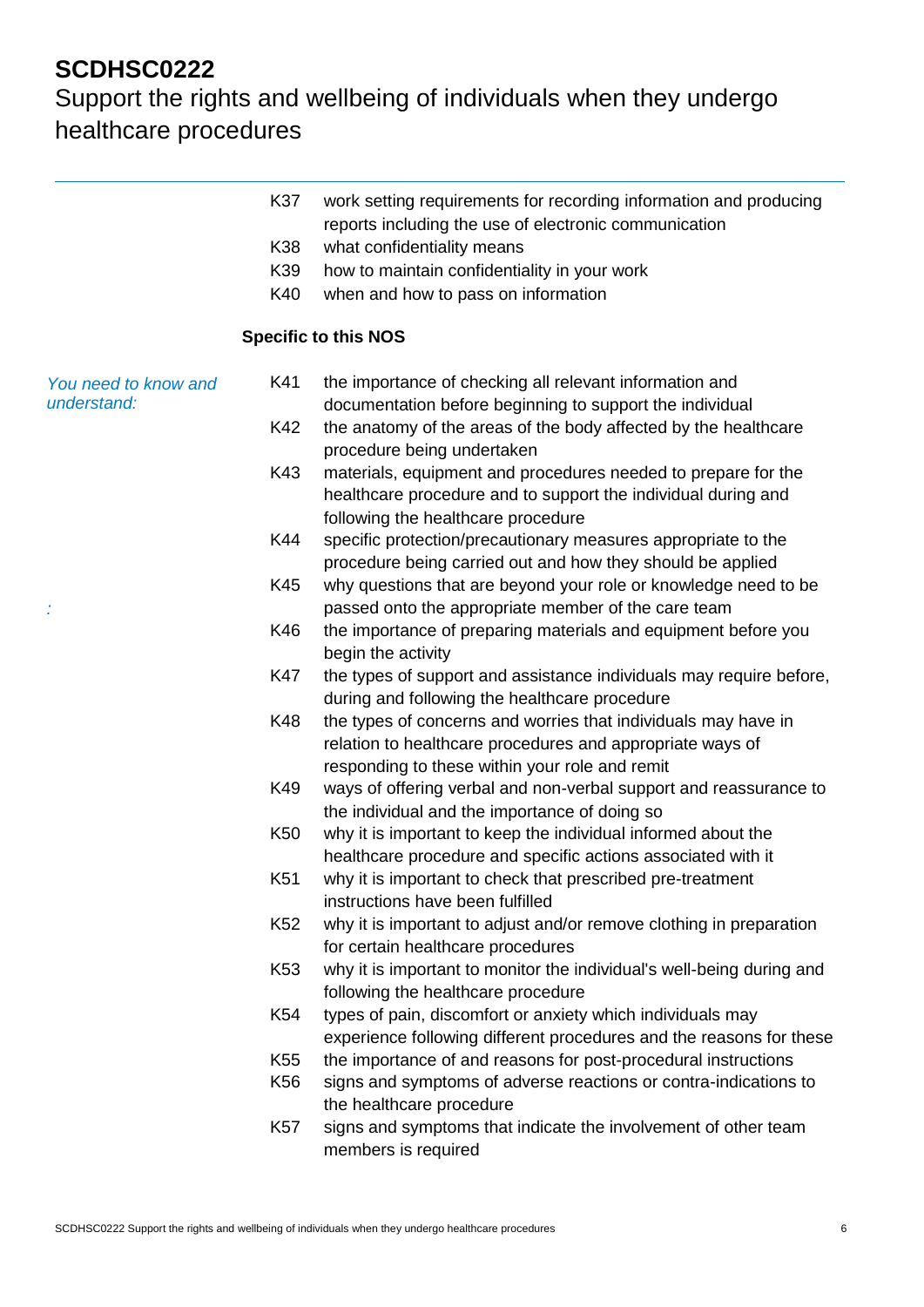L

| K <sub>58</sub><br>how individuals need to position themselves for specific healthcare<br>procedures and the importance of ensuring the position is achieved<br>and maintained, including the use of aids where necessary<br>safe moving and positioning techniques as appropriate to the<br>K59<br>individual and the procedure, and safe handling techniques for any<br>materials and equipment used<br>K60<br>national and local guidance on falls prevention and factors that<br>impact on falls<br>K61<br>the problems which may occur before, during and after the<br>healthcare procedure and the appropriate action to take in<br>response, including methods for identifying and responding to<br>common types of adverse reactions to the procedure<br>K62<br>the circumstances in which a period of post-procedural recovery<br>and/or refreshment is necessary and the factors which should be<br>monitored during this period |  |
|--------------------------------------------------------------------------------------------------------------------------------------------------------------------------------------------------------------------------------------------------------------------------------------------------------------------------------------------------------------------------------------------------------------------------------------------------------------------------------------------------------------------------------------------------------------------------------------------------------------------------------------------------------------------------------------------------------------------------------------------------------------------------------------------------------------------------------------------------------------------------------------------------------------------------------------------|--|
|                                                                                                                                                                                                                                                                                                                                                                                                                                                                                                                                                                                                                                                                                                                                                                                                                                                                                                                                            |  |
|                                                                                                                                                                                                                                                                                                                                                                                                                                                                                                                                                                                                                                                                                                                                                                                                                                                                                                                                            |  |
|                                                                                                                                                                                                                                                                                                                                                                                                                                                                                                                                                                                                                                                                                                                                                                                                                                                                                                                                            |  |
|                                                                                                                                                                                                                                                                                                                                                                                                                                                                                                                                                                                                                                                                                                                                                                                                                                                                                                                                            |  |
|                                                                                                                                                                                                                                                                                                                                                                                                                                                                                                                                                                                                                                                                                                                                                                                                                                                                                                                                            |  |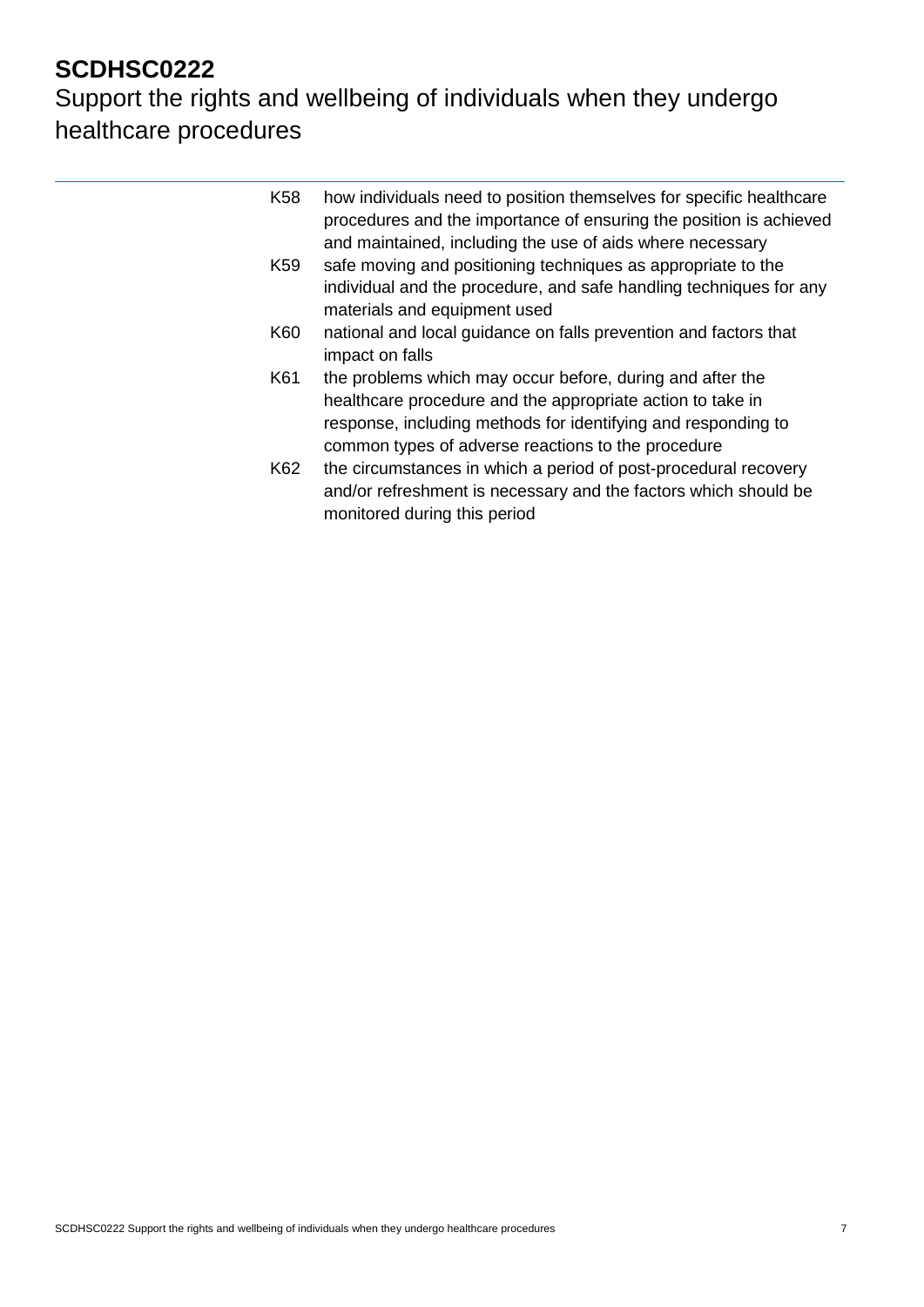Support the rights and wellbeing of individuals when they undergo healthcare procedures

#### **Additional Information**

#### **Scope/range related to performance**

**criteria**

The details in this field are explanatory statements of scope and/or examples of possible contexts in which the NOS may apply; they are not to be regarded as range statements required for achievement of the NOS.

Note: Where an individual finds it difficult or impossible to express their own preferences and make decisions about their life, achievement of this standard will require the involvement of advocates or others who are able to represent the views and best interests of the individual.

Where there are language differences within the work setting, achievement of this standard may require the involvement of interpreters or translation services.

**Active participation** is a way of working that regards individuals as active partners in their own care or support rather than passive recipients. Active participation recognises each individual's right to participate in the activities and relationships of everyday life as independently as possible **Appropriate action** may include notifying your supervisor or the health practitioner; seeking help; stopping the preparation; stopping the activity; commencing first aid in line with relevant local policies and procedures; using the emergency alarm system

**Communication** may include using the individual's preferred spoken language, the use of signs, the use of symbols or pictures, writing, objects of reference, communication passports, other non verbal forms of communication, human and technological aids to communication

The **individual** is the person you support or care for in your work **Information and documentation** will include the individual's care or support plan and may relate to the frequency, type and duration of procedures; followup procedures or post procedural recovery; other advice relevant to the medical procedure and/or the individual

**Key people** are those who are important to an individual and who can make a difference to his or her well-being. Key people may include family, friends, carers and others with whom the individual has a supportive relationship **Others** are your colleagues and other professionals whose work contributes to the individual's well-being and who enable you to carry out your role **Physical preparation** may include actions such as emptying the bladder, holding a particular position or preparing a specific part of the body **Problems** may include an unexpected change in the individual's wellbeing; any signs that may indicate an adverse reaction or contra-indication to the procedure being undertaken; identification of a hazard within the environment; where the individual is unable or unwilling to fulfil post procedural requirements.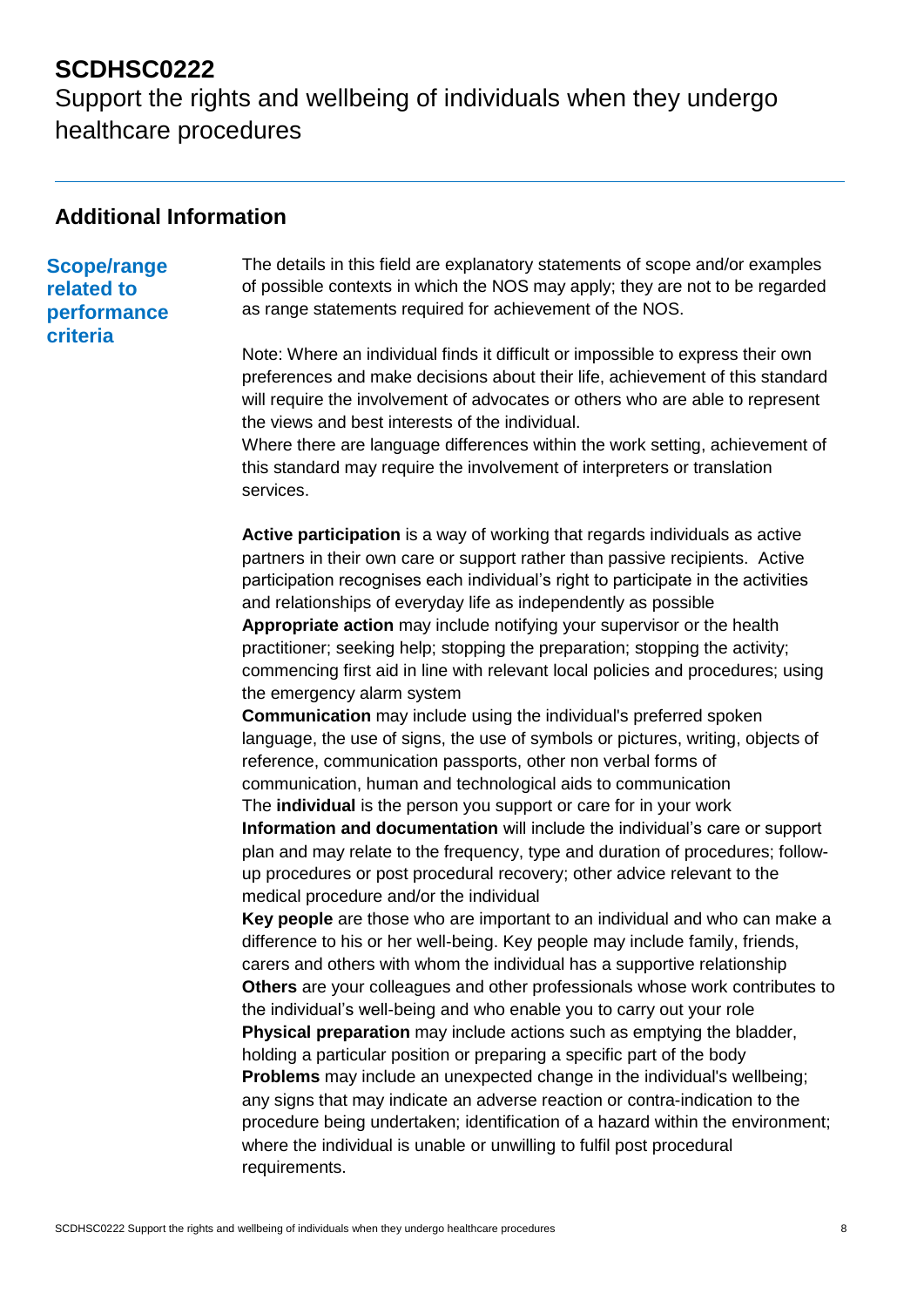| <b>Scope/range</b><br>related to<br>knowledge and<br>understanding | The details in this field are explanatory statements of scope and/or examples<br>of possible contexts in which the NOS may apply; they are not to be regarded<br>as range statements required for achievement of the NOS.<br>All knowledge statements must be applied in the context of this<br>standard.                                                                                                                                                                                                                                                                                                                                                                                             |  |  |
|--------------------------------------------------------------------|-------------------------------------------------------------------------------------------------------------------------------------------------------------------------------------------------------------------------------------------------------------------------------------------------------------------------------------------------------------------------------------------------------------------------------------------------------------------------------------------------------------------------------------------------------------------------------------------------------------------------------------------------------------------------------------------------------|--|--|
|                                                                    | Factors that may affect the health, wellbeing and development of<br>individuals may include adverse circumstances or trauma before or during<br>birth; autistic spectrum conditions; dementia; family circumstances; frailty;<br>harm or abuse; injury; learning disability; medical conditions (chronic or acute);<br>mental health; physical disability; physical ill health; poverty; profound or<br>complex needs; sensory needs; social deprivation; substance misuse                                                                                                                                                                                                                            |  |  |
| <b>Values</b>                                                      | Adherence to codes of practice or conduct where applicable to your role and<br>the principles and values that underpin your work setting, including the rights<br>of children, young people and adults. These include the rights:<br>To be treated as an individual<br>To be treated equally and not be discriminated against<br>To be respected<br>To have privacy<br>To be treated in a dignified way<br>To be protected from danger and harm<br>To be supported and cared for in a way that meets their needs, takes account<br>of their choices and also protects them<br>To communicate using their preferred methods of communication and<br>language<br>To access information about themselves |  |  |